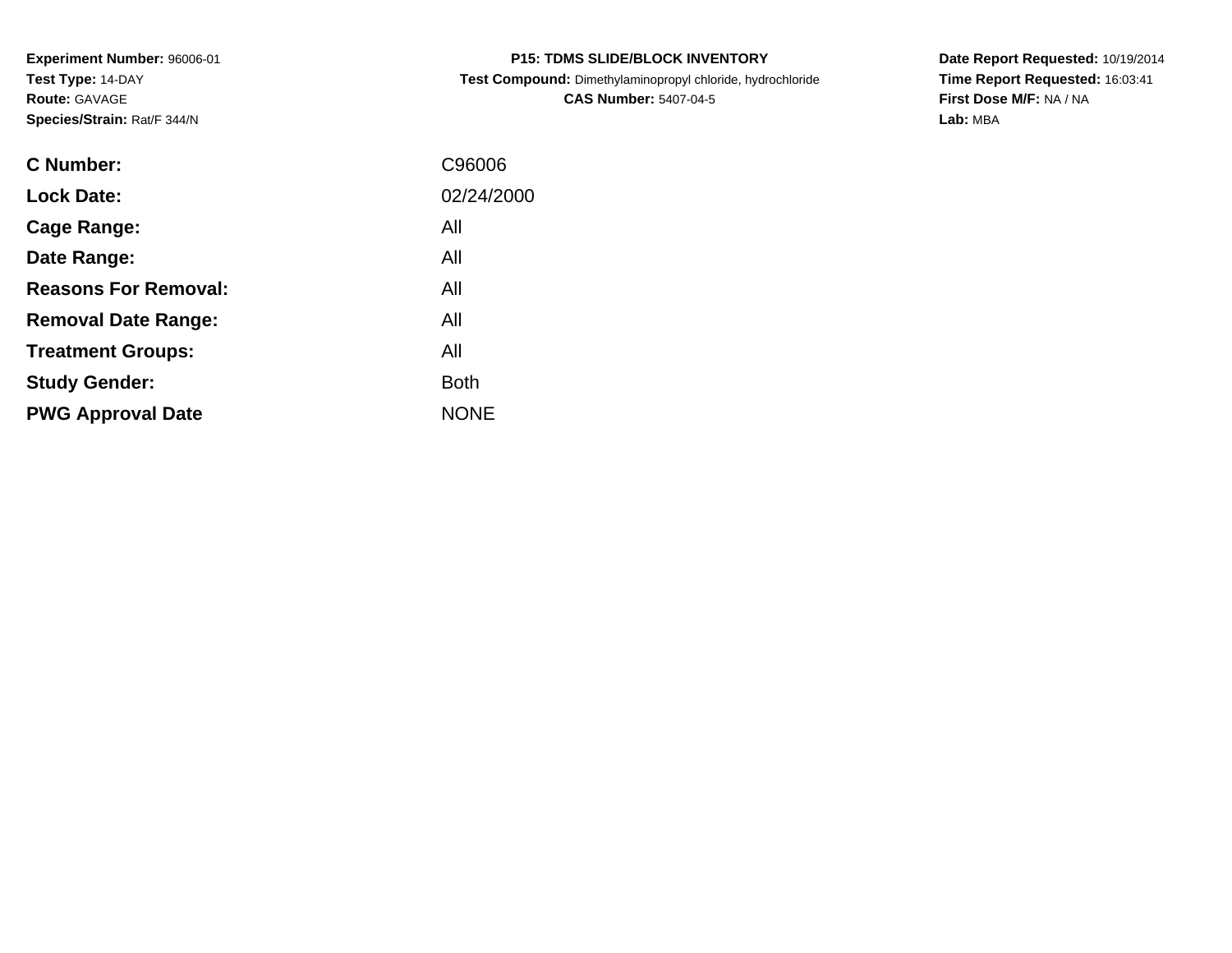**Test Type:** 14-DAY

**Route:** GAVAGE

**Species/Strain:** Rat/F 344/N

## **P15: TDMS SLIDE/BLOCK INVENTORY**

**Test Compound:** Dimethylaminopropyl chloride, hydrochloride

**CAS Number:** 5407-04-5

**Date Report Requested:** 10/19/2014**Time Report Requested:** 16:03:41**First Dose M/F:** NA / NA**Lab:** MBA

| <b>SPECIES: Rat</b>         |                                 |                               | <b>STRAIN:</b> F 344/N   |                          |                              | <b>SEX: MALE</b> | <b>DOSE LEVEL: 100</b> | MG/KG |
|-----------------------------|---------------------------------|-------------------------------|--------------------------|--------------------------|------------------------------|------------------|------------------------|-------|
| <b>CID</b><br><b>NUMBER</b> | <b>INDIVIDUAL</b><br>ANIMAL NO. | <b>HISTO</b><br><b>NUMBER</b> | NMBR OF<br><b>SLIDES</b> | NMBR OF<br><b>BLOCKS</b> | <b>WET</b><br><b>TISSUE</b>  |                  |                        |       |
| 30                          | 00030                           | MB388M-30                     | .                        |                          | Y N                          |                  |                        |       |
|                             | 00027                           |                               | .                        |                          | Y N                          |                  |                        |       |
|                             | 00029                           |                               |                          |                          | Y N                          |                  |                        |       |
|                             | 00026                           |                               |                          |                          | Y N                          |                  |                        |       |
|                             | 00028                           | .                             | .                        |                          | $\sqrt{ }$<br>$\overline{N}$ |                  |                        |       |

 IN MY OPINION THIS MATERIAL IS OF SUFFICIENT QUALITY TO BE RETAINED IN THECARCINOGENESIS REPOSITORY UNLESS THE MATERIAL IS MARKED WITH AN ASTERISK

REVIEWED BY REPOSITORY SUPERVISOR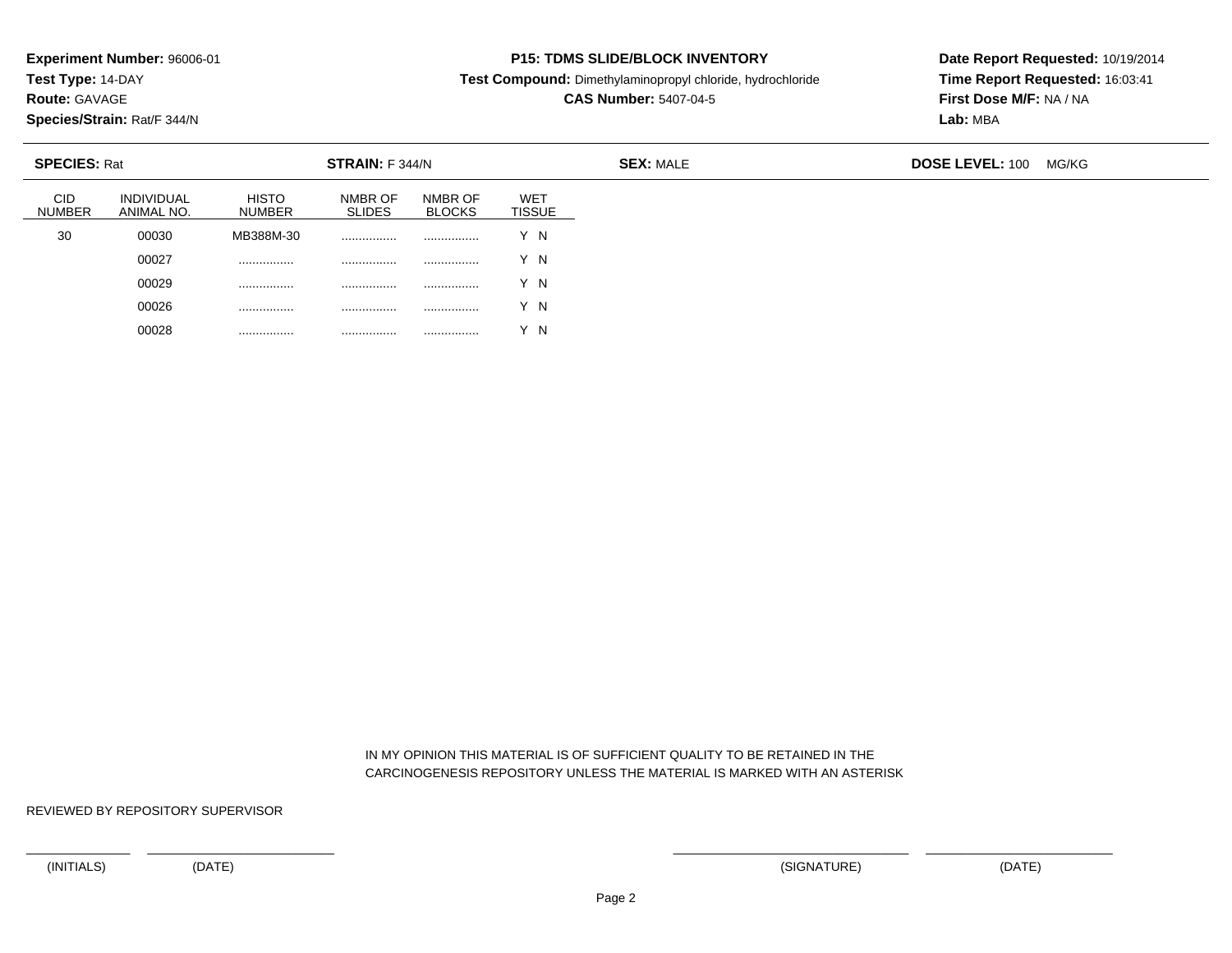**Test Type:** 14-DAY

**Route:** GAVAGE

**Species/Strain:** Rat/F 344/N

# **P15: TDMS SLIDE/BLOCK INVENTORY**

**Test Compound:** Dimethylaminopropyl chloride, hydrochloride

**CAS Number:** 5407-04-5

**Date Report Requested:** 10/19/2014**Time Report Requested:** 16:03:41**First Dose M/F:** NA / NA**Lab:** MBA

| <b>SPECIES: Rat</b>         |                                 |                               | <b>STRAIN:</b> F 344/N   |                          |                      | <b>SEX: MALE</b> | <b>DOSE LEVEL: VEHICLE CONTROL</b> |
|-----------------------------|---------------------------------|-------------------------------|--------------------------|--------------------------|----------------------|------------------|------------------------------------|
| <b>CID</b><br><b>NUMBER</b> | <b>INDIVIDUAL</b><br>ANIMAL NO. | <b>HISTO</b><br><b>NUMBER</b> | NMBR OF<br><b>SLIDES</b> | NMBR OF<br><b>BLOCKS</b> | WET<br><b>TISSUE</b> |                  |                                    |
|                             | 00001                           | .                             | .                        |                          | Y N                  |                  |                                    |
|                             | 00002                           | .                             | .                        | .                        | Y N                  |                  |                                    |
|                             | 00005                           |                               |                          |                          | Y N                  |                  |                                    |
|                             | 00004                           | .                             | .                        | .                        | Y N                  |                  |                                    |
|                             | 00003                           |                               | .                        | .                        | $\checkmark$<br>΄ Ν  |                  |                                    |

 IN MY OPINION THIS MATERIAL IS OF SUFFICIENT QUALITY TO BE RETAINED IN THECARCINOGENESIS REPOSITORY UNLESS THE MATERIAL IS MARKED WITH AN ASTERISK

REVIEWED BY REPOSITORY SUPERVISOR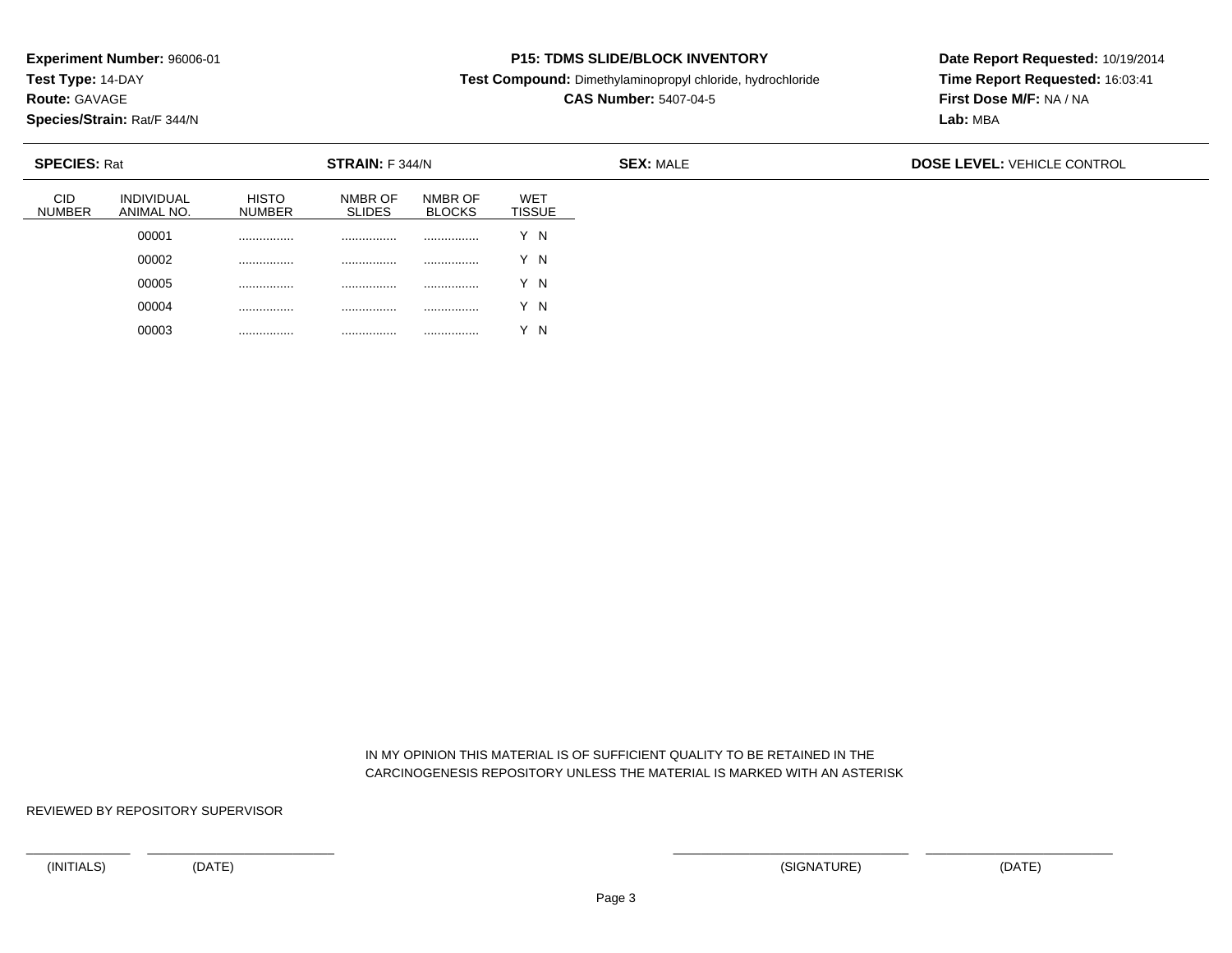**Test Type:** 14-DAY

**Route:** GAVAGE

**Species/Strain:** Rat/F 344/N

# **P15: TDMS SLIDE/BLOCK INVENTORY**

**Test Compound:** Dimethylaminopropyl chloride, hydrochloride

**CAS Number:** 5407-04-5

**Date Report Requested:** 10/19/2014**Time Report Requested:** 16:03:41**First Dose M/F:** NA / NA**Lab:** MBA

| <b>SPECIES: Rat</b>         |                          |                               | <b>STRAIN:</b> F 344/N   |                          |                             | <b>SEX: MALE</b> | <b>DOSE LEVEL: 6.25 MG/KG</b> |
|-----------------------------|--------------------------|-------------------------------|--------------------------|--------------------------|-----------------------------|------------------|-------------------------------|
| <b>CID</b><br><b>NUMBER</b> | INDIVIDUAL<br>ANIMAL NO. | <b>HISTO</b><br><b>NUMBER</b> | NMBR OF<br><b>SLIDES</b> | NMBR OF<br><b>BLOCKS</b> | <b>WET</b><br><b>TISSUE</b> |                  |                               |
|                             | 00006                    |                               |                          |                          | Y N                         |                  |                               |
|                             | 00007                    |                               |                          |                          | Y N                         |                  |                               |
|                             | 00010                    |                               |                          |                          | Y N                         |                  |                               |
|                             | 00009                    | .                             | .                        | .                        | Y N                         |                  |                               |
|                             | 00008                    |                               | .                        |                          | Y N                         |                  |                               |

 IN MY OPINION THIS MATERIAL IS OF SUFFICIENT QUALITY TO BE RETAINED IN THECARCINOGENESIS REPOSITORY UNLESS THE MATERIAL IS MARKED WITH AN ASTERISK

REVIEWED BY REPOSITORY SUPERVISOR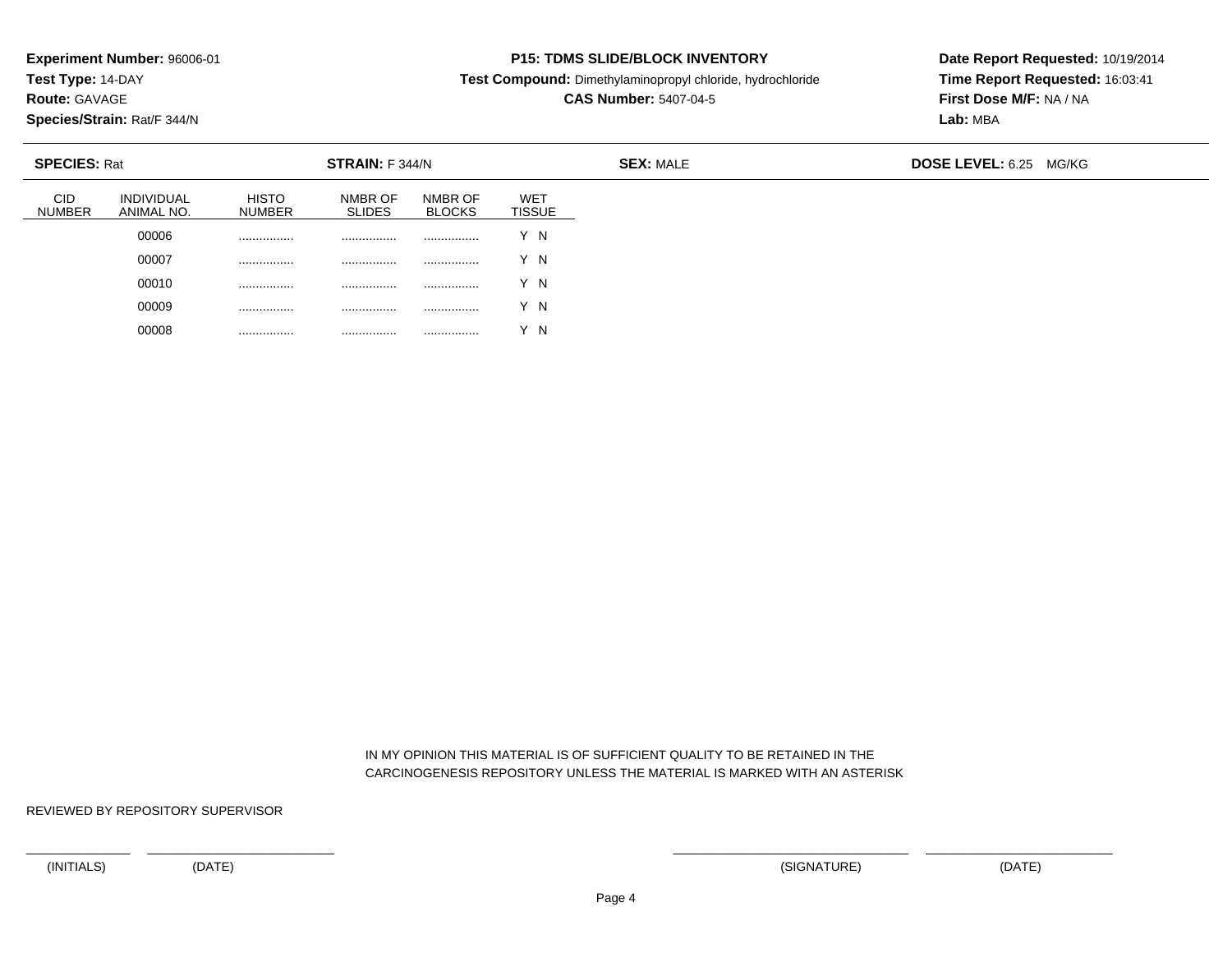**Test Type:** 14-DAY

**Route:** GAVAGE

**Species/Strain:** Rat/F 344/N

## **P15: TDMS SLIDE/BLOCK INVENTORY**

**Test Compound:** Dimethylaminopropyl chloride, hydrochloride

**CAS Number:** 5407-04-5

**Date Report Requested:** 10/19/2014**Time Report Requested:** 16:03:41**First Dose M/F:** NA / NA**Lab:** MBA

| <b>SPECIES: Rat</b>         |                                 |                               | <b>STRAIN: F 344/N</b>   |                          |                      | <b>SEX: MALE</b> | DOSE LEVEL: 12.5 MG/KG |  |
|-----------------------------|---------------------------------|-------------------------------|--------------------------|--------------------------|----------------------|------------------|------------------------|--|
| <b>CID</b><br><b>NUMBER</b> | <b>INDIVIDUAL</b><br>ANIMAL NO. | <b>HISTO</b><br><b>NUMBER</b> | NMBR OF<br><b>SLIDES</b> | NMBR OF<br><b>BLOCKS</b> | <b>WET</b><br>TISSUE |                  |                        |  |
|                             | 00011                           | .                             | .                        | .                        | Y N                  |                  |                        |  |
|                             | 00012                           | .                             | .                        |                          | Y N                  |                  |                        |  |
|                             | 00015                           |                               |                          |                          | Y N                  |                  |                        |  |
|                             | 00014                           | .                             | .                        | .                        | Y N                  |                  |                        |  |
|                             | 00013                           |                               | .                        |                          | $\sqrt{}$<br>' N     |                  |                        |  |

 IN MY OPINION THIS MATERIAL IS OF SUFFICIENT QUALITY TO BE RETAINED IN THECARCINOGENESIS REPOSITORY UNLESS THE MATERIAL IS MARKED WITH AN ASTERISK

REVIEWED BY REPOSITORY SUPERVISOR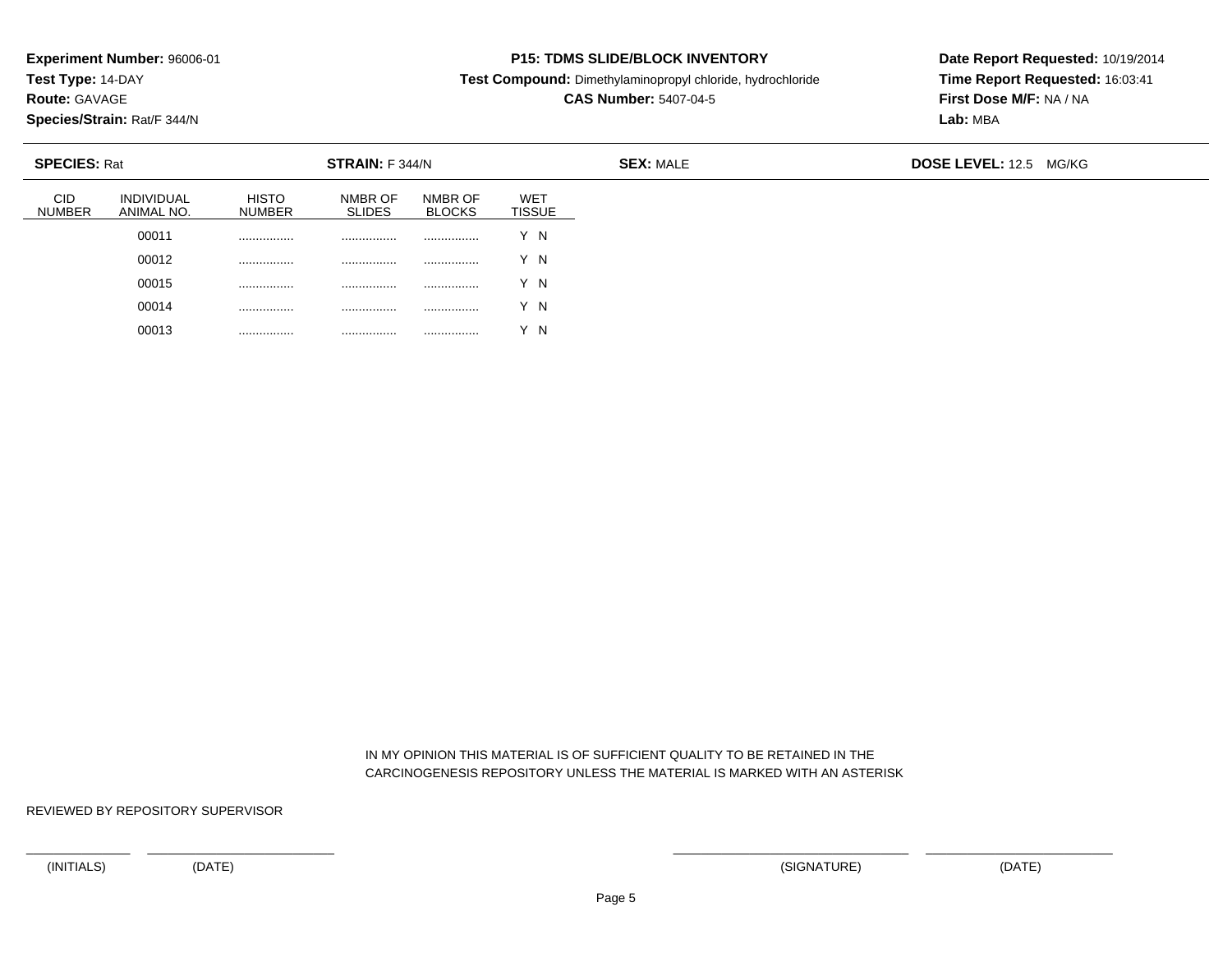**Test Type:** 14-DAY

**Route:** GAVAGE

**Species/Strain:** Rat/F 344/N

## **P15: TDMS SLIDE/BLOCK INVENTORY**

**Test Compound:** Dimethylaminopropyl chloride, hydrochloride

**CAS Number:** 5407-04-5

**Date Report Requested:** 10/19/2014**Time Report Requested:** 16:03:41**First Dose M/F:** NA / NA**Lab:** MBA

| <b>SPECIES: Rat</b>         |                                 |                        | <b>STRAIN: F 344/N</b>   |                          |                             | <b>SEX: MALE</b> | <b>DOSE LEVEL: 25 MG/KG</b> |
|-----------------------------|---------------------------------|------------------------|--------------------------|--------------------------|-----------------------------|------------------|-----------------------------|
| <b>CID</b><br><b>NUMBER</b> | <b>INDIVIDUAL</b><br>ANIMAL NO. | <b>HISTO</b><br>NUMBER | NMBR OF<br><b>SLIDES</b> | NMBR OF<br><b>BLOCKS</b> | <b>WET</b><br><b>TISSUE</b> |                  |                             |
|                             | 00016                           |                        | .                        | .                        | Y N                         |                  |                             |
|                             | 00017                           |                        | .                        | .                        | Y N                         |                  |                             |
|                             | 00020                           | .                      | .                        | .                        | Y N                         |                  |                             |
|                             | 00019                           | .                      | .                        | .                        | Y N                         |                  |                             |
|                             | 00018                           | .                      | .                        | .                        | Y N                         |                  |                             |

 IN MY OPINION THIS MATERIAL IS OF SUFFICIENT QUALITY TO BE RETAINED IN THECARCINOGENESIS REPOSITORY UNLESS THE MATERIAL IS MARKED WITH AN ASTERISK

REVIEWED BY REPOSITORY SUPERVISOR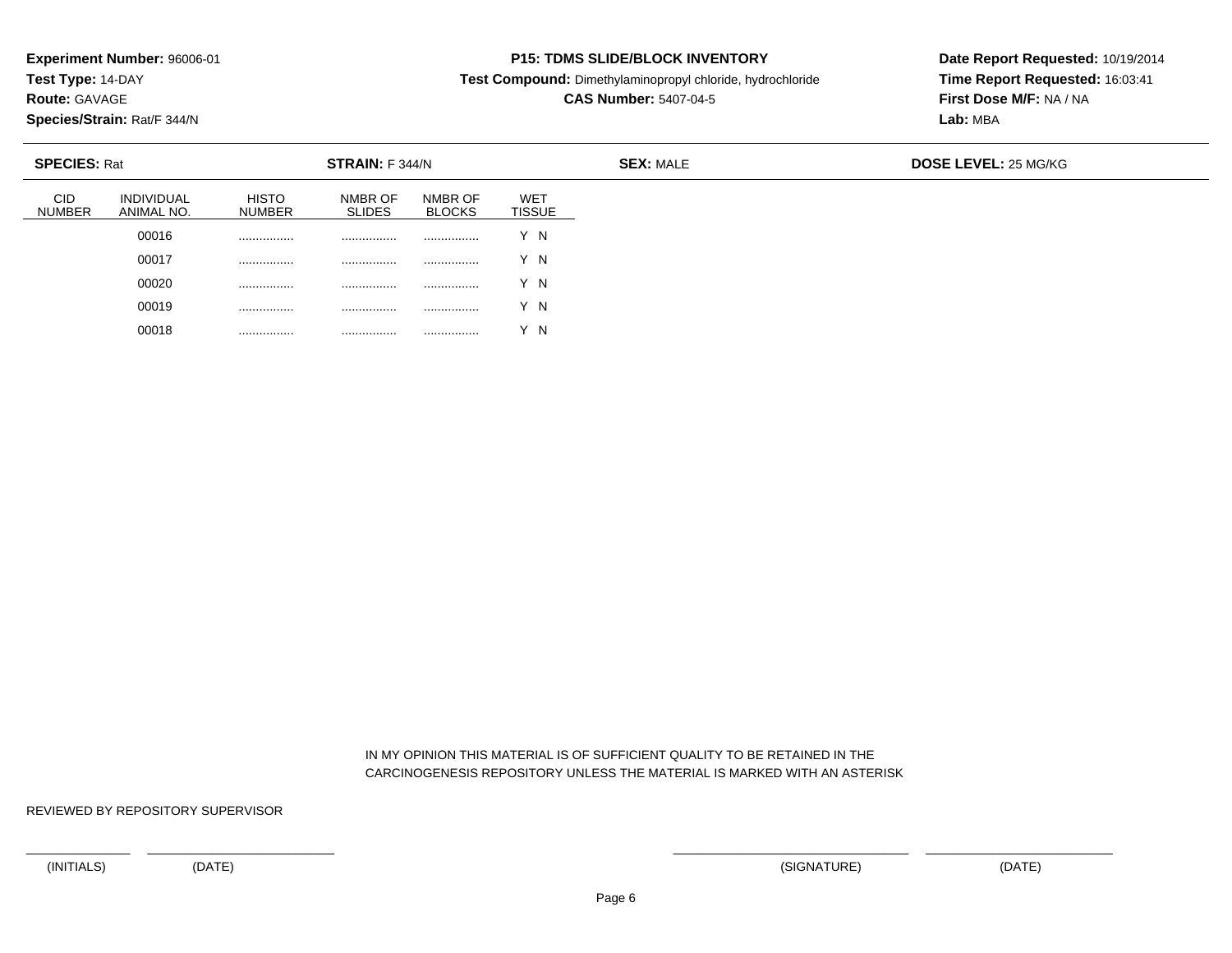**Test Type:** 14-DAY

**Route:** GAVAGE

**Species/Strain:** Rat/F 344/N

# **P15: TDMS SLIDE/BLOCK INVENTORY**

**Test Compound:** Dimethylaminopropyl chloride, hydrochloride

**CAS Number:** 5407-04-5

**Date Report Requested:** 10/19/2014**Time Report Requested:** 16:03:41**First Dose M/F:** NA / NA**Lab:** MBA

| <b>SPECIES: Rat</b>  |                                 |                        | <b>STRAIN:</b> F 344/N   |                          |                             | <b>SEX: MALE</b> | DOSE LEVEL: 50 MG/KG |
|----------------------|---------------------------------|------------------------|--------------------------|--------------------------|-----------------------------|------------------|----------------------|
| <b>CID</b><br>NUMBER | <b>INDIVIDUAL</b><br>ANIMAL NO. | <b>HISTO</b><br>NUMBER | NMBR OF<br><b>SLIDES</b> | NMBR OF<br><b>BLOCKS</b> | <b>WET</b><br><b>TISSUE</b> |                  |                      |
|                      | 00021                           | .                      | .                        | .                        | $\vee$<br>Y N               |                  |                      |
|                      | 00022                           | .                      | .                        |                          | Y N                         |                  |                      |
|                      | 00025                           | .                      | .                        | .                        | Y N                         |                  |                      |
|                      | 00024                           | .                      | .                        | .                        | Y N                         |                  |                      |
|                      | 00023                           | .                      | .                        | .                        | N                           |                  |                      |

 IN MY OPINION THIS MATERIAL IS OF SUFFICIENT QUALITY TO BE RETAINED IN THECARCINOGENESIS REPOSITORY UNLESS THE MATERIAL IS MARKED WITH AN ASTERISK

REVIEWED BY REPOSITORY SUPERVISOR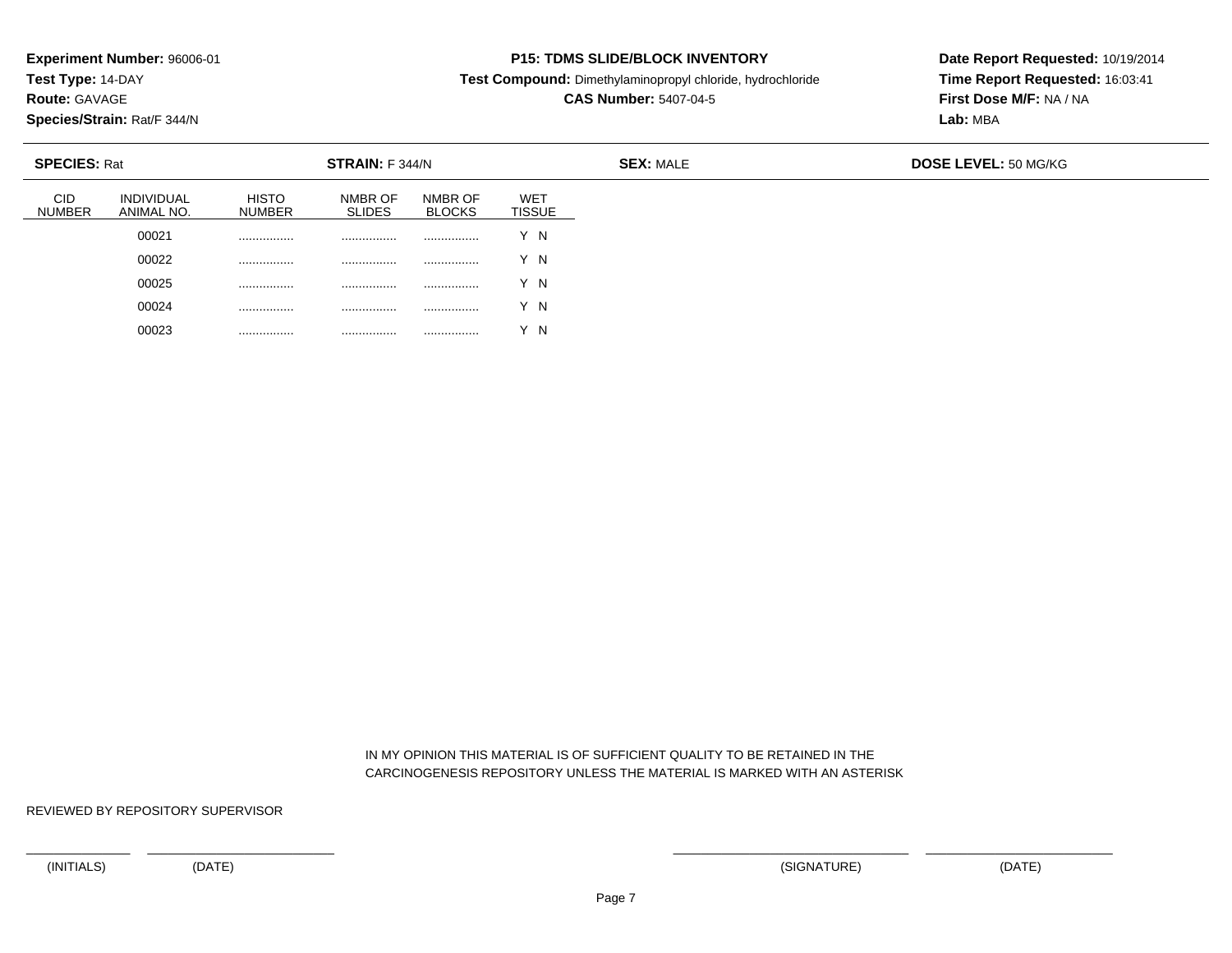**Test Type:** 14-DAY

**Route:** GAVAGE

**Species/Strain:** Rat/F 344/N

### **P15: TDMS SLIDE/BLOCK INVENTORY**

**Test Compound:** Dimethylaminopropyl chloride, hydrochloride

**CAS Number:** 5407-04-5

**Date Report Requested:** 10/19/2014**Time Report Requested:** 16:03:41**First Dose M/F:** NA / NA**Lab:** MBA

| <b>SPECIES: Rat</b>         |                                 |                               | STRAIN: F 344/N          |                          |                             |  |  |
|-----------------------------|---------------------------------|-------------------------------|--------------------------|--------------------------|-----------------------------|--|--|
| <b>CID</b><br><b>NUMBER</b> | <b>INDIVIDUAL</b><br>ANIMAL NO. | <b>HISTO</b><br><b>NUMBER</b> | NMBR OF<br><b>SLIDES</b> | NMBR OF<br><b>BLOCKS</b> | <b>WET</b><br><b>TISSUE</b> |  |  |
| 43                          | 00043                           | MB388M-43                     |                          | .                        | Y N                         |  |  |
|                             | 00042                           | .                             |                          | .                        | Y N                         |  |  |
|                             | 00045                           | .                             |                          |                          | Y N                         |  |  |
|                             | 00044                           | .                             |                          |                          | Y N                         |  |  |
|                             | 00041                           | .                             | .                        |                          | Y N                         |  |  |

 IN MY OPINION THIS MATERIAL IS OF SUFFICIENT QUALITY TO BE RETAINED IN THECARCINOGENESIS REPOSITORY UNLESS THE MATERIAL IS MARKED WITH AN ASTERISK

REVIEWED BY REPOSITORY SUPERVISOR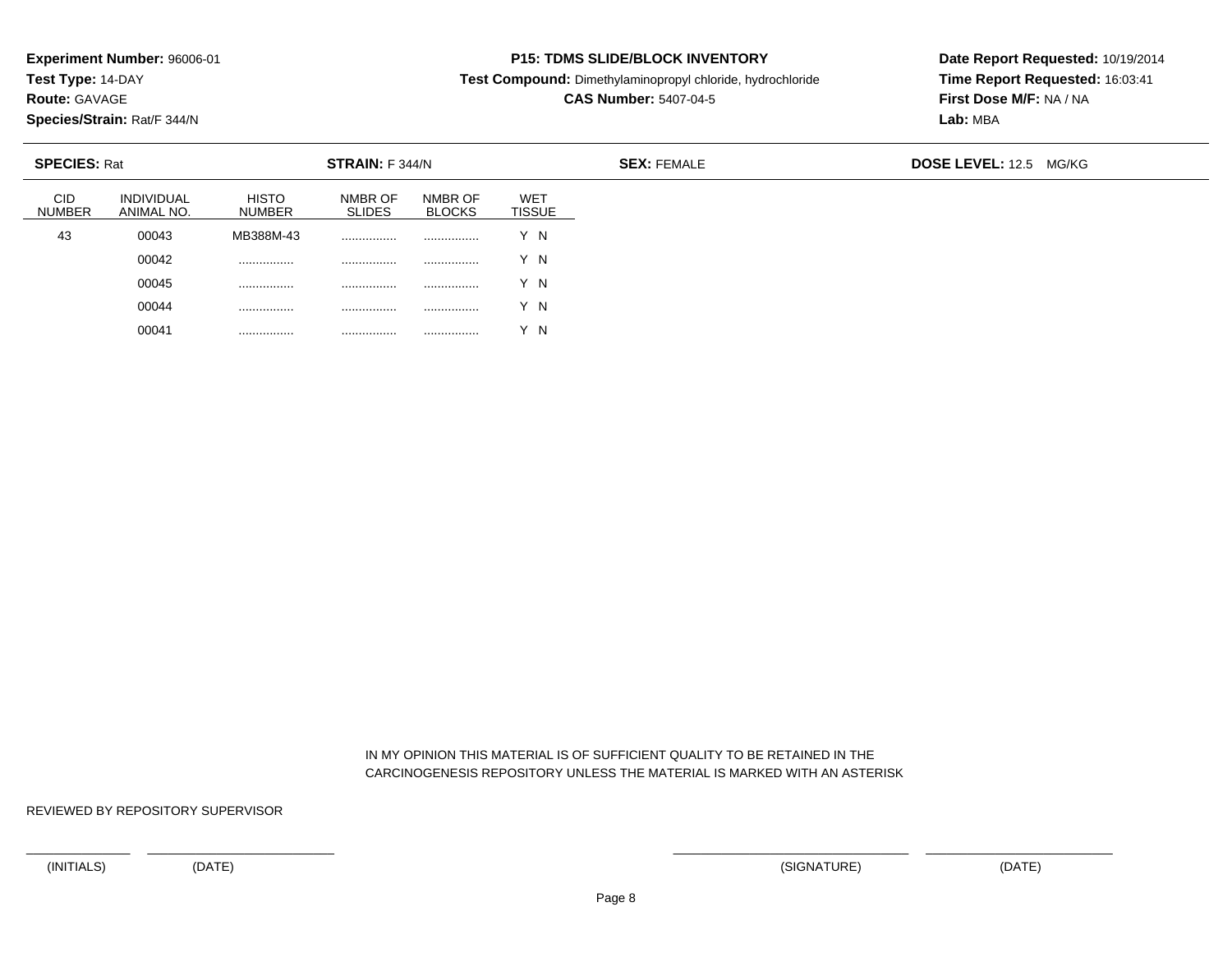**Test Type:** 14-DAY

**Route:** GAVAGE

**Species/Strain:** Rat/F 344/N

## **P15: TDMS SLIDE/BLOCK INVENTORY**

**Test Compound:** Dimethylaminopropyl chloride, hydrochloride

**CAS Number:** 5407-04-5

**Date Report Requested:** 10/19/2014**Time Report Requested:** 16:03:41**First Dose M/F:** NA / NA**Lab:** MBA

| <b>SPECIES: Rat</b>         |                                 |                               | <b>STRAIN: F 344/N</b>   |                          |                             | <b>SEX: FEMALE</b> | <b>DOSE LEVEL: 25 MG/KG</b> |
|-----------------------------|---------------------------------|-------------------------------|--------------------------|--------------------------|-----------------------------|--------------------|-----------------------------|
| <b>CID</b><br><b>NUMBER</b> | <b>INDIVIDUAL</b><br>ANIMAL NO. | <b>HISTO</b><br><b>NUMBER</b> | NMBR OF<br><b>SLIDES</b> | NMBR OF<br><b>BLOCKS</b> | <b>WET</b><br><b>TISSUE</b> |                    |                             |
| 50                          | 00050                           | MB388M-50                     | .                        |                          | N                           |                    |                             |
|                             | 00047                           |                               | .                        |                          | ΄Ν                          |                    |                             |
|                             | 00049                           | .                             | .                        | .                        | Y N                         |                    |                             |
|                             | 00046                           | .                             | .                        | .                        | Y N                         |                    |                             |
|                             | 00048                           |                               | .                        | .                        | N                           |                    |                             |

 IN MY OPINION THIS MATERIAL IS OF SUFFICIENT QUALITY TO BE RETAINED IN THECARCINOGENESIS REPOSITORY UNLESS THE MATERIAL IS MARKED WITH AN ASTERISK

REVIEWED BY REPOSITORY SUPERVISOR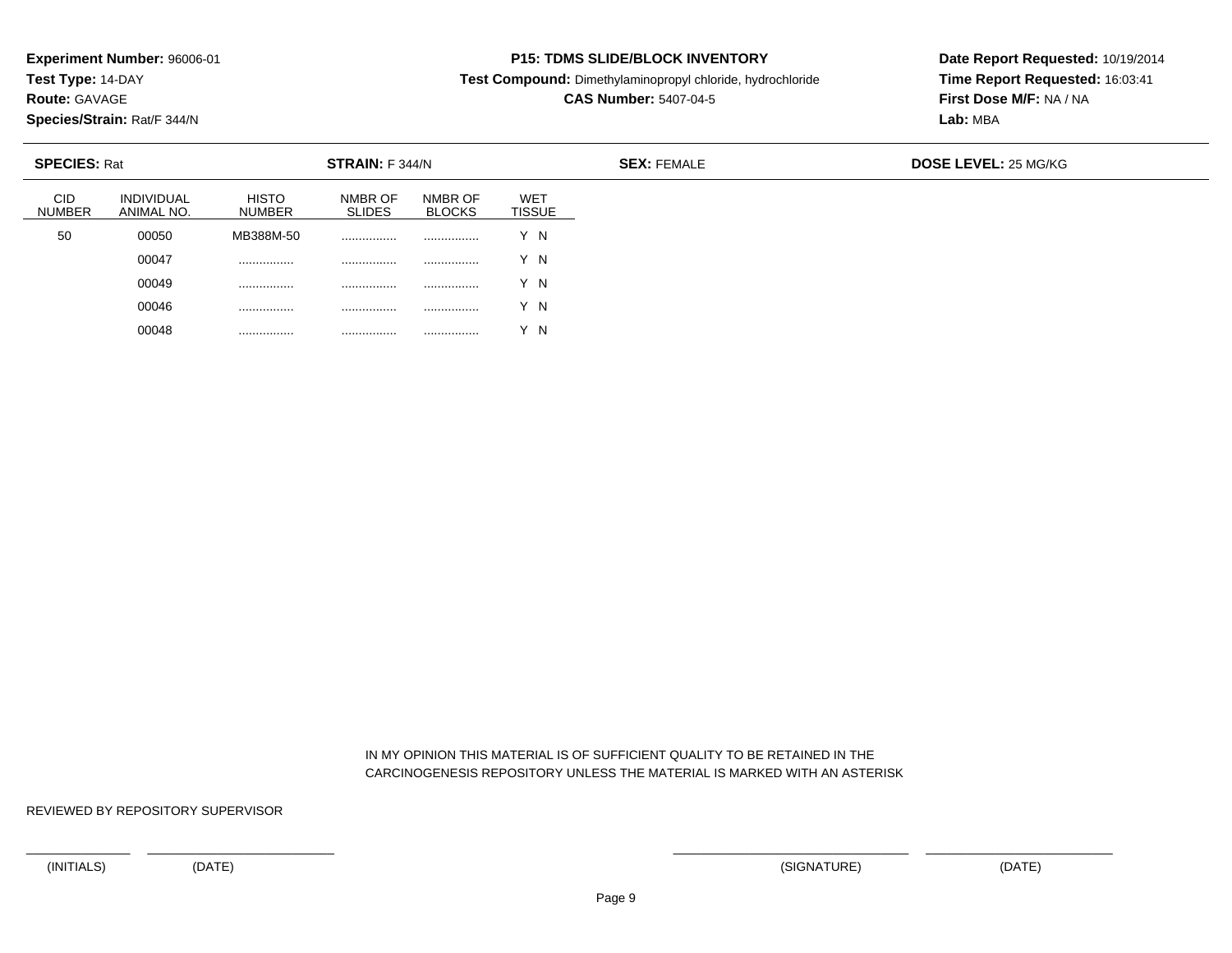**Test Type:** 14-DAY

**Route:** GAVAGE

**Species/Strain:** Rat/F 344/N

# **P15: TDMS SLIDE/BLOCK INVENTORY**

**Test Compound:** Dimethylaminopropyl chloride, hydrochloride

**CAS Number:** 5407-04-5

**Date Report Requested:** 10/19/2014**Time Report Requested:** 16:03:41**First Dose M/F:** NA / NA**Lab:** MBA

| <b>SPECIES: Rat</b>         |                                 |                               | STRAIN: F 344/N          |                          |                             | <b>SEX: FEMALE</b> | <b>DOSE LEVEL: VEHICLE CONTROL</b> |
|-----------------------------|---------------------------------|-------------------------------|--------------------------|--------------------------|-----------------------------|--------------------|------------------------------------|
| <b>CID</b><br><b>NUMBER</b> | <b>INDIVIDUAL</b><br>ANIMAL NO. | <b>HISTO</b><br><b>NUMBER</b> | NMBR OF<br><b>SLIDES</b> | NMBR OF<br><b>BLOCKS</b> | <b>WET</b><br><b>TISSUE</b> |                    |                                    |
|                             | 00031                           |                               |                          | .                        | Y N                         |                    |                                    |
|                             | 00032                           |                               |                          |                          | Y N                         |                    |                                    |
|                             | 00035                           |                               | .                        |                          | Y N                         |                    |                                    |
|                             | 00034                           | .                             | .                        |                          | Y N                         |                    |                                    |
|                             | 00033                           | .                             |                          | .                        | $\sqrt{}$<br>$\overline{N}$ |                    |                                    |

 IN MY OPINION THIS MATERIAL IS OF SUFFICIENT QUALITY TO BE RETAINED IN THECARCINOGENESIS REPOSITORY UNLESS THE MATERIAL IS MARKED WITH AN ASTERISK

REVIEWED BY REPOSITORY SUPERVISOR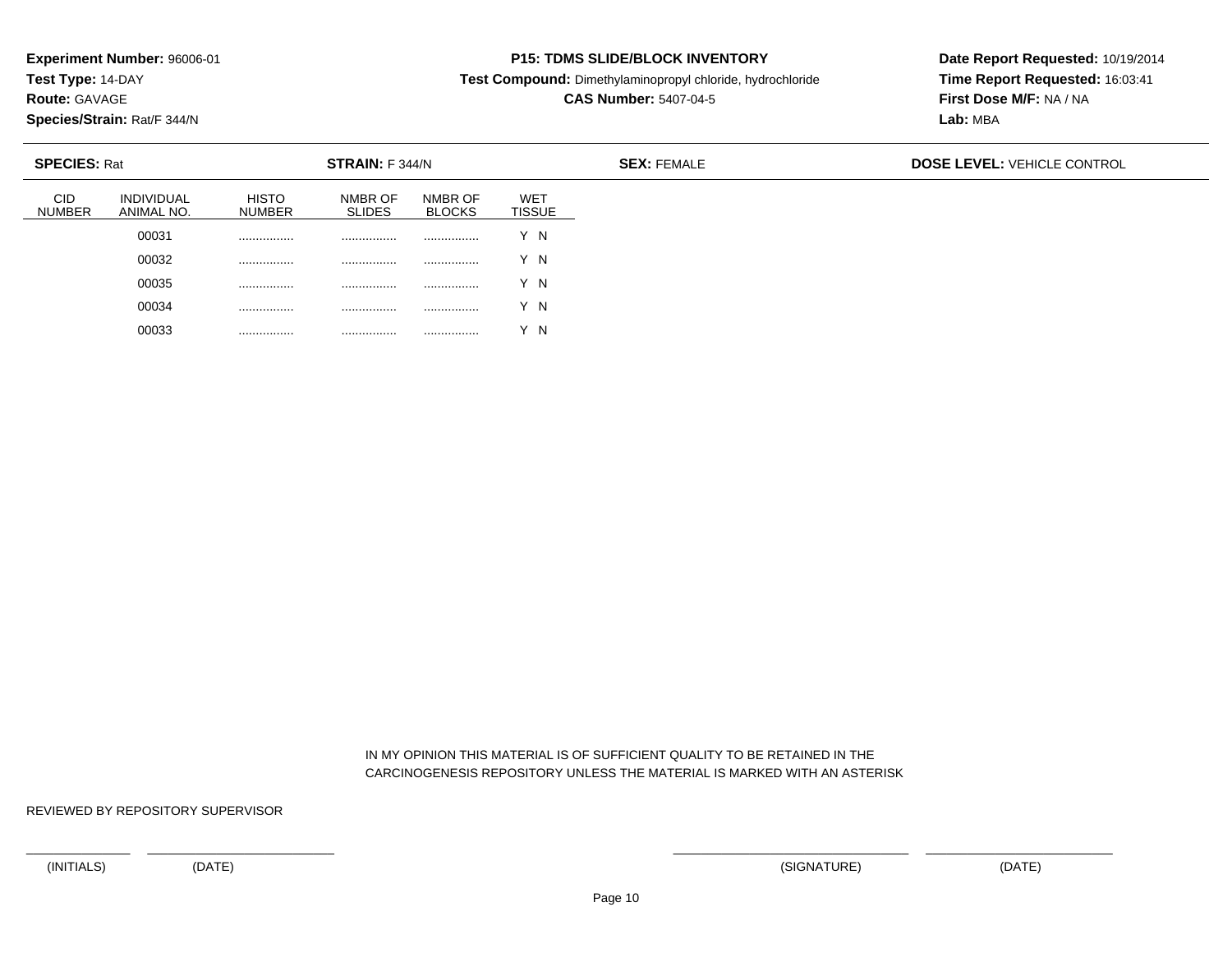**Test Type:** 14-DAY

**Route:** GAVAGE

**Species/Strain:** Rat/F 344/N

# **P15: TDMS SLIDE/BLOCK INVENTORY**

**Test Compound:** Dimethylaminopropyl chloride, hydrochloride

**CAS Number:** 5407-04-5

**Date Report Requested:** 10/19/2014**Time Report Requested:** 16:03:41**First Dose M/F:** NA / NA**Lab:** MBA

| <b>SPECIES: Rat</b>         |                                 |                               | <b>STRAIN: F 344/N</b>   |                          |                             | <b>SEX: FEMALE</b> | DOSE LEVEL: 6.25 MG/KG |
|-----------------------------|---------------------------------|-------------------------------|--------------------------|--------------------------|-----------------------------|--------------------|------------------------|
| <b>CID</b><br><b>NUMBER</b> | <b>INDIVIDUAL</b><br>ANIMAL NO. | <b>HISTO</b><br><b>NUMBER</b> | NMBR OF<br><b>SLIDES</b> | NMBR OF<br><b>BLOCKS</b> | <b>WET</b><br><b>TISSUE</b> |                    |                        |
|                             | 00036                           | .                             | .                        | .                        | Y N                         |                    |                        |
|                             | 00037                           | .                             | .                        |                          | Y N                         |                    |                        |
|                             | 00040                           |                               |                          |                          | Y N                         |                    |                        |
|                             | 00039                           | .                             | .                        | .                        | Y N                         |                    |                        |
|                             | 00038                           |                               | .                        | .                        | $\sqrt{}$<br>' N            |                    |                        |

 IN MY OPINION THIS MATERIAL IS OF SUFFICIENT QUALITY TO BE RETAINED IN THECARCINOGENESIS REPOSITORY UNLESS THE MATERIAL IS MARKED WITH AN ASTERISK

REVIEWED BY REPOSITORY SUPERVISOR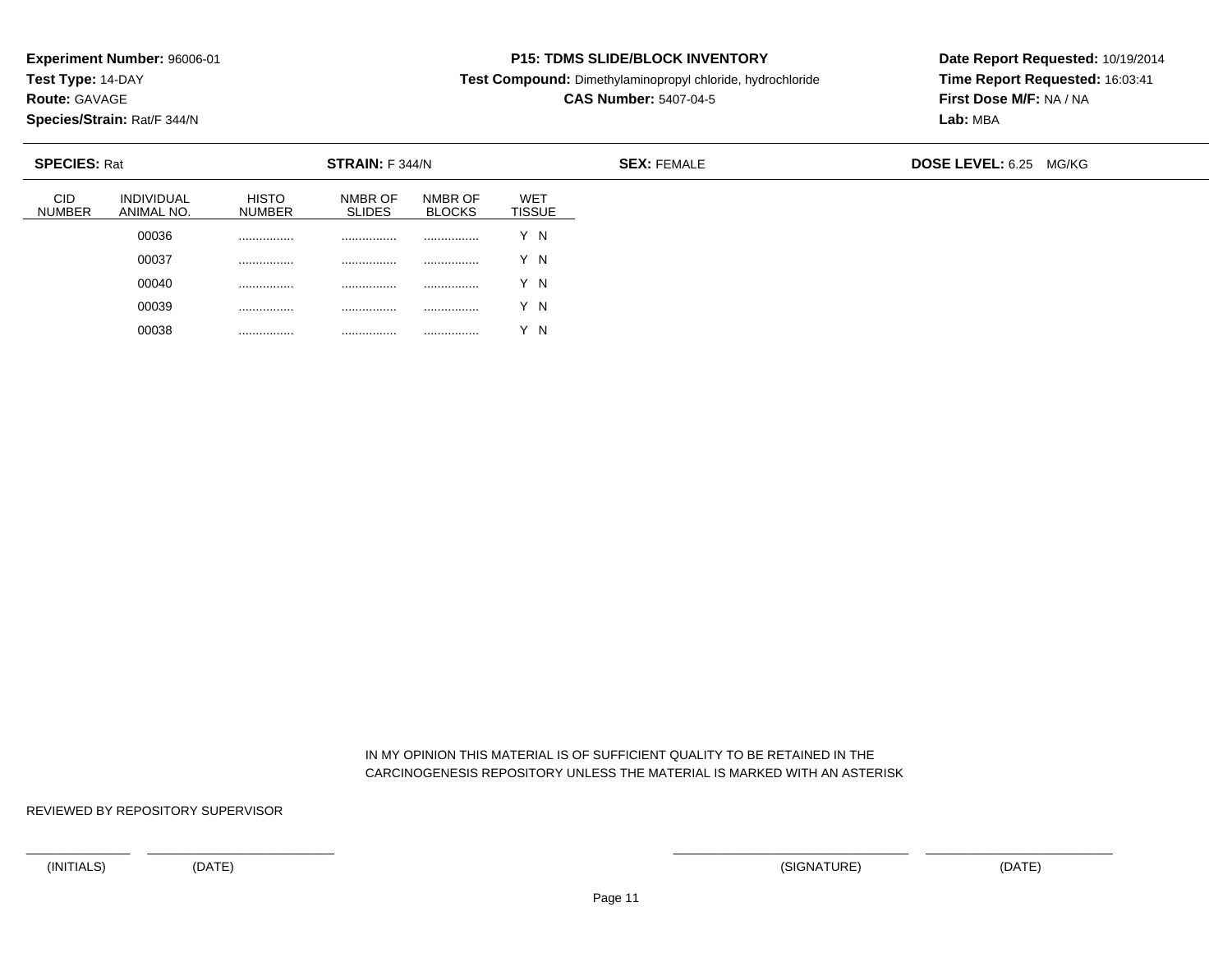**Test Type:** 14-DAY

**Route:** GAVAGE

**Species/Strain:** Rat/F 344/N

# **P15: TDMS SLIDE/BLOCK INVENTORY**

**Test Compound:** Dimethylaminopropyl chloride, hydrochloride

**CAS Number:** 5407-04-5

**Date Report Requested:** 10/19/2014**Time Report Requested:** 16:03:41**First Dose M/F:** NA / NA**Lab:** MBA

| <b>SPECIES: Rat</b>  |                                 |                               | <b>STRAIN:</b> F 344/N   |                          |                             | <b>SEX: FEMALE</b> | <b>DOSE LEVEL: 50 MG/KG</b> |  |
|----------------------|---------------------------------|-------------------------------|--------------------------|--------------------------|-----------------------------|--------------------|-----------------------------|--|
| CID<br><b>NUMBER</b> | <b>INDIVIDUAL</b><br>ANIMAL NO. | <b>HISTO</b><br><b>NUMBER</b> | NMBR OF<br><b>SLIDES</b> | NMBR OF<br><b>BLOCKS</b> | <b>WET</b><br><b>TISSUE</b> |                    |                             |  |
|                      | 00051                           | .                             | .                        | .                        | $\checkmark$<br>Y N         |                    |                             |  |
|                      | 00052                           | .                             | .                        | .                        | $\checkmark$<br>'N          |                    |                             |  |
|                      | 00055                           | .                             |                          | .                        | Y N                         |                    |                             |  |
|                      | 00054                           | .                             | .                        | .                        | Y N                         |                    |                             |  |
|                      | 00053                           | .                             | .                        | .                        | N                           |                    |                             |  |

 IN MY OPINION THIS MATERIAL IS OF SUFFICIENT QUALITY TO BE RETAINED IN THECARCINOGENESIS REPOSITORY UNLESS THE MATERIAL IS MARKED WITH AN ASTERISK

REVIEWED BY REPOSITORY SUPERVISOR